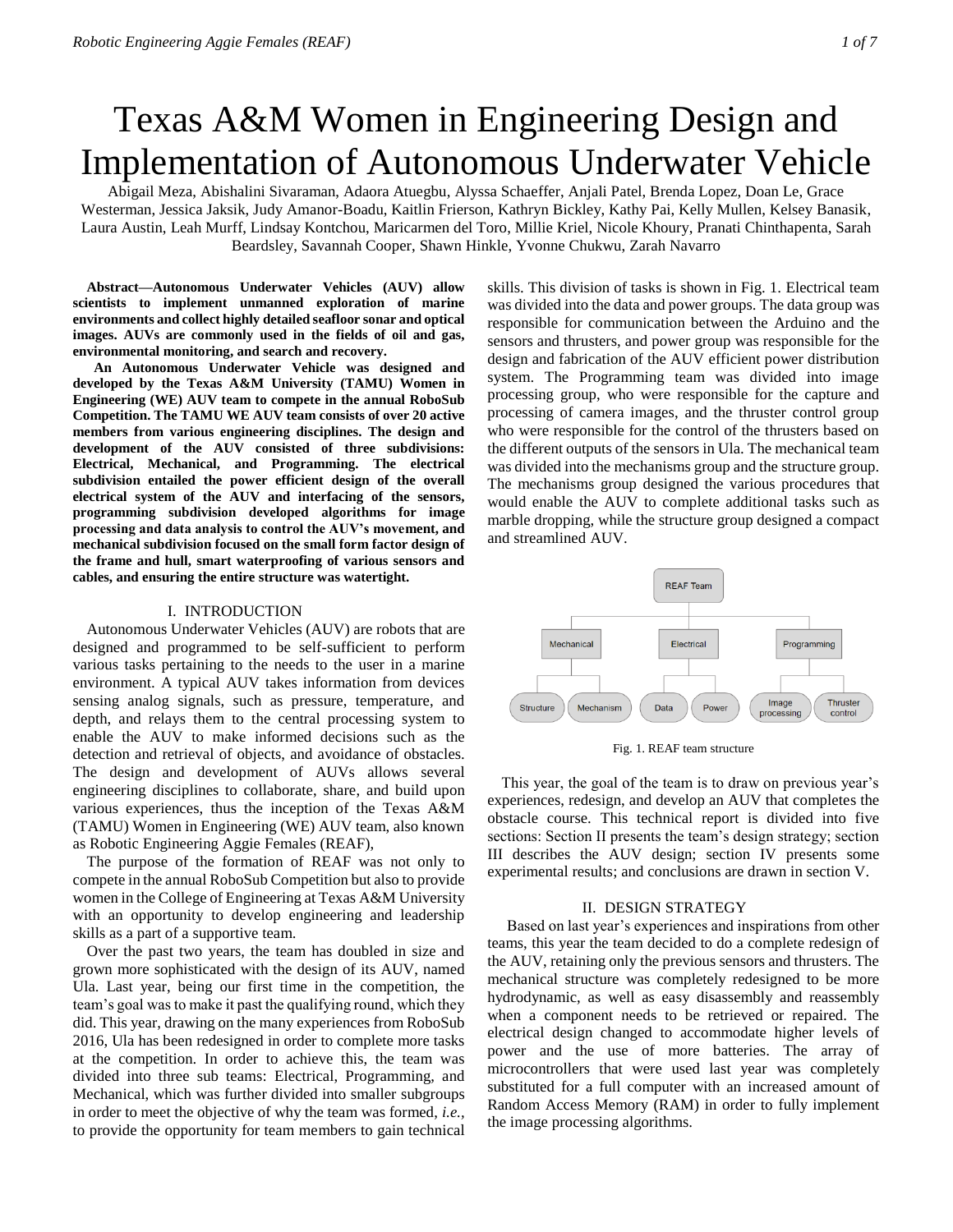# III. VEHICLE DESIGN

This section gives an overview of the AUV's mechanical, electrical, and programming design and implementation.

## *A. Mechanical Design*

The vehicle design was first inspired by drawing on previous team experiences with autonomously operated vehicles, as well as general ideas for the successful completion of specified functionalities. In the past, the team experimented with a facesealed end-cap for the primary housing module and a rectangular-shaped chassis to house the electrical components, which created significant challenges.

Upon research and collaboration with professors and professionals, the overall design was reconfigured to be more hydrodynamic and for the internal components to be more accessible. The hydrodynamic portion of the vehicle involved reducing the surface area perpendicular to the direction of the flow of water and the rounding of the frame corners to allow the water flow over the vehicle to be smoother [1]. The use of a different type of end-cap mechanism created a similar and more time-efficient method of electrical components access through the endcap.

The physical design of the vehicle evolved significantly throughout the designing process using physical sketches to Computer-Aided Design (CAD) software. The primary objective was to create a vehicle that could be easily modified, as well as possess the ability to effortlessly access the electrical components housed within when necessary.

At various stages throughout the design process the mechanical team had to present the designs to groups of professors, professionals, and teammates from the other sub teams. This allowed for an overall look at the design and solicitation of feedback. Fig. 2 shows the CAD rendering of the mechanical structure

#### *1) Buoyancy of the Vehicle*

In order to ensure the stability and neutral buoyancy of the vehicle, buoyancy mathematical calculations were performed. The two components that generated positive buoyancy were the primary housing module which covered a volume of liquid displaced of approximately  $0.03018$  m<sup>3</sup> and the auxiliary housing module comprising of 0.003578 m<sup>3</sup>. In total, the vehicle produced a buoyant force of 331.03 N which required a counter mass of 33.76 kg to achieve neutral buoyancy. The rest of the components in the vehicle represented a source of weight to be able to balance the buoyant force.

# *2) Chassis*

The vehicle features an external chassis as a means of securing all mechanical components. The chassis was made from a mixture of non-flexible electrical metallic tubing (EMT) steel and aluminum alloy 6061 and could easily be separated from the main hull, which allowed work to be done on the actuators and internal components simultaneously. The circular rings included a groove that fit into a corresponding tongue on the main vehicle. This attribute ensured that the hull did not slip from the frame during operation. Hollow open-ended EMT was chosen rather than its sealed counterpart in order to allow water to flow through the chassis and decrease the amount of trapped air. The rigid nature of the chassis facilitated the displacement and deployment of the AUV.



Fig. 2. CAD rendering of mechanical structure.

#### *3) Watertight Vs. Waterproof*

One of the utmost design concerns when constructing an AUV was keeping the interior of the vessel free of water. In everyday terms, watertight and waterproof can be used interchangeably, but this was not the case when it came to the construction of AUV's and other marine structures. When purchasing materials and designing components, it was important to note that waterproof referred to the majority of water being kept out of the area being protected, while watertight ensures that no water at all was able to enter the area. When dealing with sensitive electronics and sensors, it is critical that all seals and casings be watertight.

## *4) Primary Housing Module*

In order to improve the AUV's hydrodynamic performance from last year, the shape of the hull was modified from a double flat faced cylindrical compartment to a dome front faced cylinder. The final materials selected for the main hull were selected to be clear PVC for the cylindrical body and polycarbonate for the front dome. These materials were determined to be the most cost effective, lightweight, and durable for the AUV. The dome and body are epoxied and permanently fixed together. For the endcap, a double O-ring bore seal was designed with the intentions of being easily removable yet dependable for water tightness. The endcap was fabricated from Aluminum 6061 alloy. The endcap was sealed by four rotating locks that fit into an indention and thus holding the endcap in place through tension. In order to maintain atmospheric pressure within the hull, a pressure relief, was installed in the middle. The endcap is the only removable section of the AUV through which all the wires pass via Blue Robotics cable penetrators and SubConn connectors. Fig. 3 illustrates the endcap design.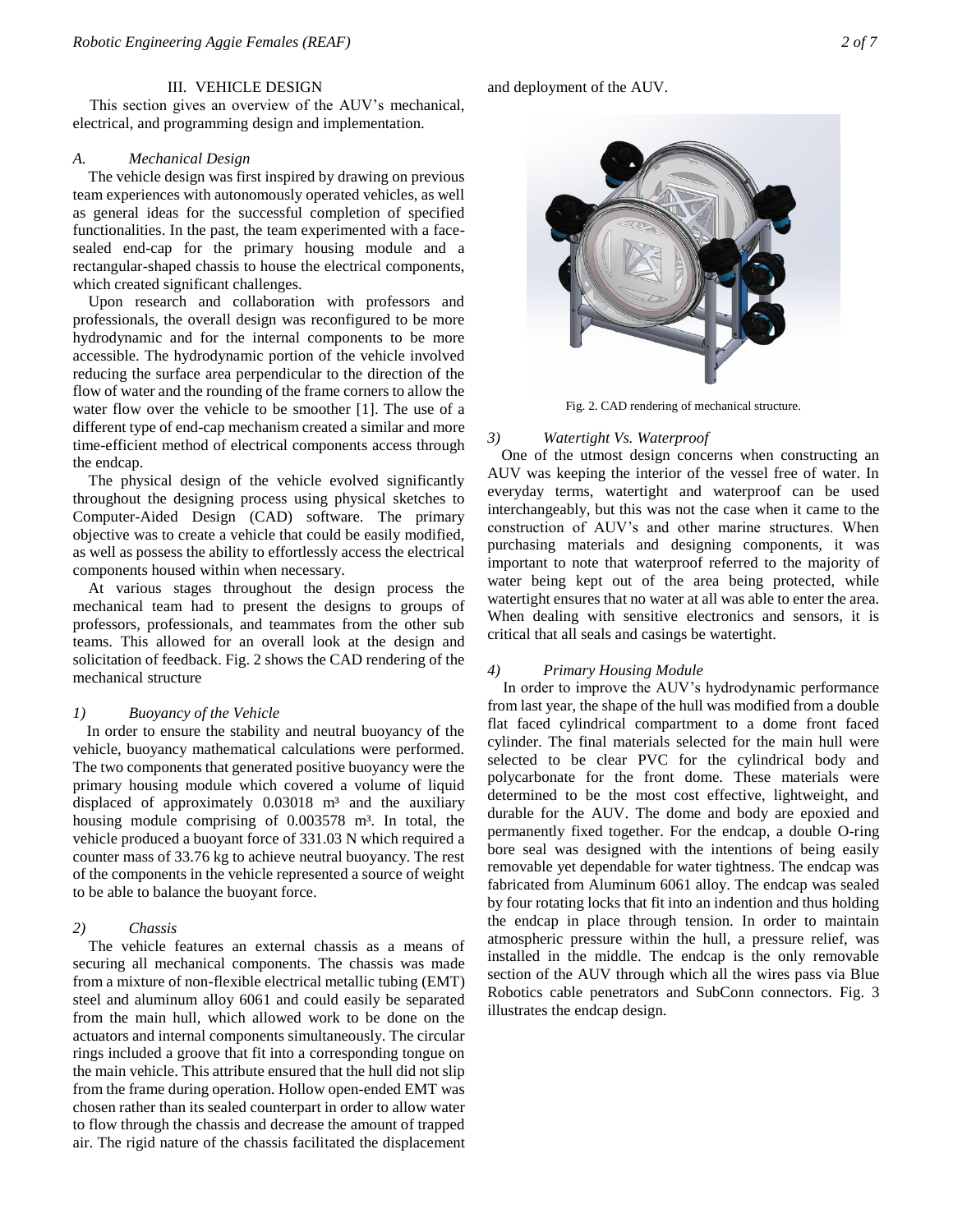

Fig. 3. Easily removable endcap design

#### *5) Auxiliary Housing Module*

Noticing a possible safety concern when storing batteries in the primary housing module, two watertight, polycarbonate containers were utilized for battery housing. The housing containers have a similar sealing method to the primary housing module, where they allowed access within by a removable lid that can be securely screwed onto a silicon rubber O-ring to ensure water tightness. Having an individual volume of about 109.16 cubic inches, the containers were stored underneath the electrical housing container, where they were attached to the frame cross-sectional bars with Velcro. Wires that penetrate the containers and the endcap were used for the power connection.

# *6) Actuators*

## *i) Thrusters*

The AUV used eight Blue Robotics T200 Thrusters strategically placed on the frame of the vehicle to enable specific movements underwater. Four of these thrusters were attached to the rings of the frame at the vehicle corners, 10 degrees above the horizontal, with the purpose of directing the cone-shaped water flow away from the sides of the vehicle to maximize efficiency in the up and down direction. The other four were placed in pairs along the left and right side of the frame for forwards and backwards movement, preventing the need to operate at full power being that there are two thrusters attached at each side. Fig. 4 shows the frame and thruster placement.



Fig. 4. Thruster placement

Biped Hand "A" from the humanoid Biped Pete assembly [2] acted as the gripper mechanism for the AUV. It was powered by two servo motors: the HS-422 servo controlled the movement of the "fingers" while the HS-485 servo controlled the movement of the "wrist." These two servos allowed the gripper to have two total degrees of freedom to complete as many tasks as possible. The gripper was also centrally located on a pegboard on the underside of the AUV. This served to stabilize the center of gravity of the AUV so that it would remain upright during submersion. This placement also gave

better judgment as to the distance the AUV needed to travel once an intended target came into camera view. In other words, if the visual processor located at the front of the AUV detected an object that needed to be grabbed, the AUV would move approximately half its length so that the gripper would be directly above the targeted object, thus improving gripper accuracy.

## *iii) Marker Dropper*

The team developed a marble dropper mechanism, shown in Fig. 5, that is able to drop a maximum of two markers into two different bins. The marker dropper is powered by a 360-degree HS-422 servo. Within the marble dropper mechanism, there are three separate compartments. In two of the compartments, a single  $\frac{1}{2}$  inch steel marble is placed into each, and the final compartment will be completely empty, serving as the initial configuration of the marble dropper. The mechanism uses the servo to rotate a fan-like apparatus 90 degrees, and pushes each marble out a ¾ inch hole. The marker dropper is attached to a thin, metal, pegboard located on the bottom of the AUV. The marble dropper mechanism was entirely 3D printed out of ABS plastic material.



Fig. 5. Upper part of the marker dropper mechanism

#### *iv) Torpedo Launcher*

Another task required the vehicle to shoot two torpedoes at a designated target. To meet this requirement, the team designed and built two spring-loaded torpedo assemblies. The torpedo and spring each slide onto a ⅛" steel rod, and the spring is held in its compressed position by a pin through the rod. As image processing aligns the vehicle in front of the target, the 360 degree HS-422 servo, which is attached to the pin, powers up. This movement removes the pin from the rod, and allows the spring to decompress, pushing the torpedo off the rod in the direction of the target. The torpedoes and casing are 3D printed out of ABS material. Fig. 6 shows the CAD drawing of the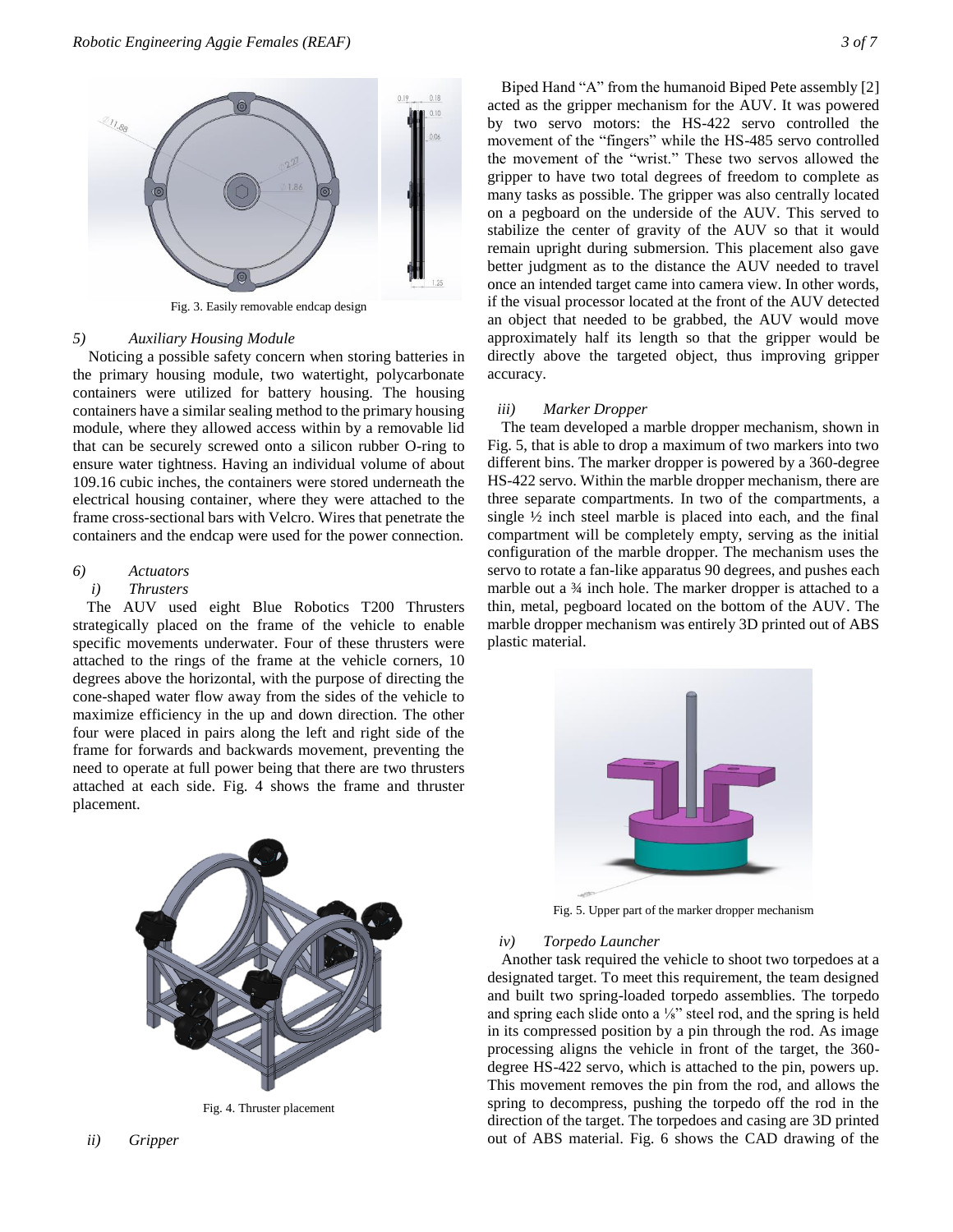

Fig. 6. Torpedo propelled forward by spring

## *B. Electrical Design*

 The electrical portion of the AUV handles all components that deal with power and data transfer. Last year the AUV was controlled using an array of Raspberry Pi's and Arduino Uno's. This year the main computer was ungraded to an Intel NUC and the thruster and sensor interface has been modified to an Arduino Mega.

# *1) Power*

#### *i) Batteries*

 Four 14.8 V 10000mAh Lithium-ion batteries provide power to the AUV. Lithium-ion batteries were chosen because of their reasonable cost, energy density, and size [3]. 14.8 V was the selected voltage because it was the most commonly found voltage that was higher than the maximum required voltage for any of the electrical components. The batteries were placed in parallel to double the amount of available current that could be supplied to the thrusters.

## *ii) Power Distribution System*

The power distribution system has been expanded from last year in order to support the increase in the number of components. The system consists of two segments: the main system and the thruster system, in order to keep noise from the thruster out of the main system.

The thruster power distribution system powers the eight thrusters. This segment uses two batteries, a voltage regulator, and terminal block to distribute power to the thrusters. The voltage regulator keeps the voltage steady and provides overcurrent and short circuit protection. The terminal blocks equally distribute the power among the thrusters.

The main power distribution system powers all components besides the thrusters. This segment consists of 2 batteries, an ATX power supply, a custom PCB, and a custom Arduino mega shield. The ATX power supply provides steady voltage rails to keep sensitive components from experience voltage drops or spikes.

# *iii) Custom PCB*

 The custom PCB, shown in Fig. 7, uses the 5 V and 12 V volt rails to distribute power to the components using the proper connectors. The PCB supports three SS aqua cams, one US300 pressure sensor, the Arduino mega shield, and the Intel NUC. The PCB has extra connectors in case any components need to be added.



Fig. 7. Custom printed circuit board for power distribution

#### *2) Control Systems*

The AUV has two types of devices that need to be controlled, thrusters and servos. The Blue Robotics T200 thrusters and the various types of servos being used are both controlled using pulse width modulation (PWM). PWM works by controlling the width of the "on" part of the signal. In the case of the thrusters, the longer the "on" signal the faster the thruster will go. Inversely, the "on" width can be adjusted to make the thruster rotate at a slower speed.

The thrusters use an AfroESC 30A (electronic speed controller) to control the speed of the thrusters using the PWM signal. To control all of the devices of the AUV, 13 separate PWM generators are needed. An Arduino Mega was chosen for three key reasons. It is easy to use and there is a vast open source library of code to work with. It also has 15 PWM output pins. The servo code has been calibrated to not exceed the servo's maximum rotation capabilities.

The Arduino Mega is programmed using the Arduino C language. The Arduino Mega is used to receive the data from the pressure sensor as an analog input, convert it to a digital value and relay it back to the NUC using the serial interface. The Arduino Mega is programmed using the built in Arduino language and integrated development environment. The data flow diagram showing how the various electrical components communicate is presented in Fig. 8.

# *3) Sensors*

The AUV utilizes a Specialties US300 pressure sensor [4] to measure the depth of the vehicle in the water. This year the team was able to implement the SS Aqua Cams that were purchased last year. The biggest challenged that was faced was getting the analog cameras to convert to a digital signal so that image processing could be used. This task was accomplished using an ION Video 2 PC Analog-To-Digital Video Converter [5].

The AUV uses a VectorNav VN-100 that was donated to us by VectorNav to gather information about the vehicle's attitude and heading. The VN-100 is a high-performance Inertial Measurement Unit (IMU) and AHRS. It uses the latest solid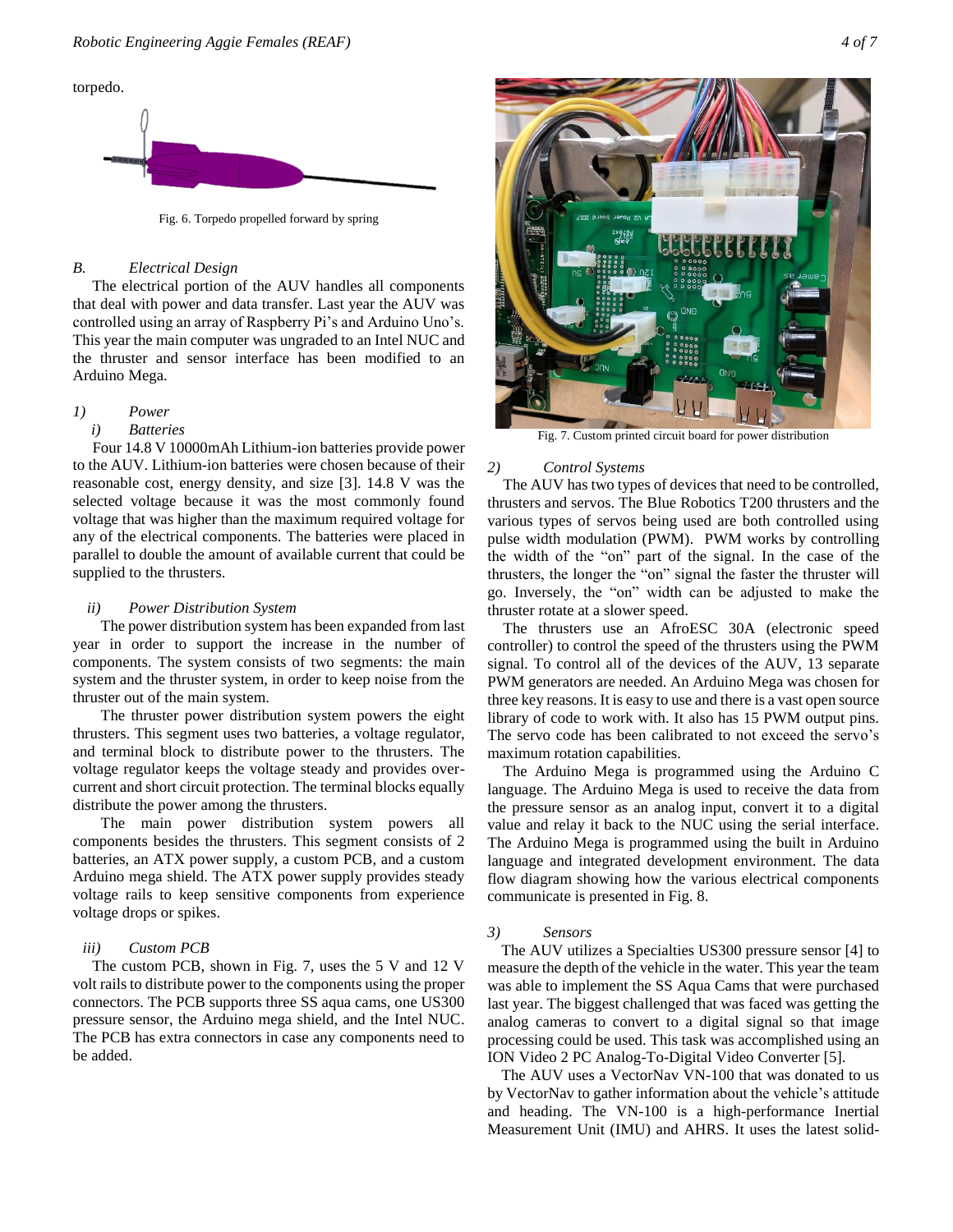state Micro-Electro-Mechanical Systems (MEMS) sensor technology. It was selected because it includes a set of 3-axis gyroscopes, 3-axis accelerometers, 3-axis magnetometers, a barometric pressure sensor, and a 32-bit processor [6].



Fig. 8. Data flow diagram

# *4) Kill Switch*

 As dictated in the rules of the competition, AUV has a kill switch that cuts power to the thrusters. Last year the kill switch was done in a way that cut power to all parts of the AUV, including the computer. Each time the AUV was launched during a run at competition, the team had to wait 3 minutes for the Raspberry Pi to boot up. This wait time cut in half the number of runs the AUV could make while in the arena. This year the team has equipped the AUV with two kill switches. One is thruster kill switch which immediately cuts power to the thrusters. The other is a mission kill switch that restarts the program that the AUV is running. At no point in time does the main computer ever lose power so the AUV has no boot up time between runs.

## *5) Component Placement*

The components were arranged inside the hull to keep the center of gravity low and to minimize interference and noise with other electronic components. The interference is mainly a concern with the AHRS because it is such a sensitive piece of equipment. Fig. 9 shows the component placement.

## *6) Connectors*

A combination of SubConn connectors and Blue Robotics cable penetrators were used to pass wires from outside the hull to the inside. Previously, the team had used all Blue Robotics cable penetrators because of their low cost. This year the SubConn connectors were added to reduce the number of holes that had to be drilled into the endcap.



Fig. 9. Component placement allows for bulkier wires to pass through the center of structure.

# *C. Programming Design*

A significant portion of the code coordinates the communication between the main computer, the sensors, the cameras, and the thrusters. The main computer - an Intel NUC - and an Arduino Mega communicate using a serial interface. Hardware constraints dictate us to connect the pressure sensor and the thrusters to the Arduino Mega. Data from the pressure sensor and the thrusters are extracted by the Arduino Mega and sent to the NUC. All other sensors and cameras are connected directly to the NUC. At the beginning of the main program on the NUC, separate threads are created, each gathering data from a different device or sending thruster commands to the Mega.

Once the data is gathered in the main program, each sensor data is evaluated to determine any necessary changes to functionality of the thrusters. For example, if the orientation data from the AHRS shows that the AUV is angled too far in one direction and may be about to flip upside down, the side thrusters are turned on in a way that corrects back to the expected orientation. Likewise, the pressure sensor is used to detect the depth of the AUV in the water. If the AUV is about to accidently breach the surface, the up/down thrusters are immediately turned on to force the AUV back down. The data from the thrusters themselves are the most crucial because they reveal whether or not the thrusters themselves are about to overheat, in which case the thrusters are all turned completely off. Fig. 10 shows the overall program flow chart.

## *1) Thruster Motion Control*

Using the data gathered from the cameras and the current positioning of the AUV in space, the AUV calculates the most direct path to the object of interest in the camera frame. This path is then reduced to a unit vector in the direction that the AUV needs to travel based on the distance to the object calculated through the image processing [7], [8]. The AUV then uses a control and feedback loop to align its heading with the correct path, turning the thrusters on and off to control the surge, heave, and sway of the AUV [9].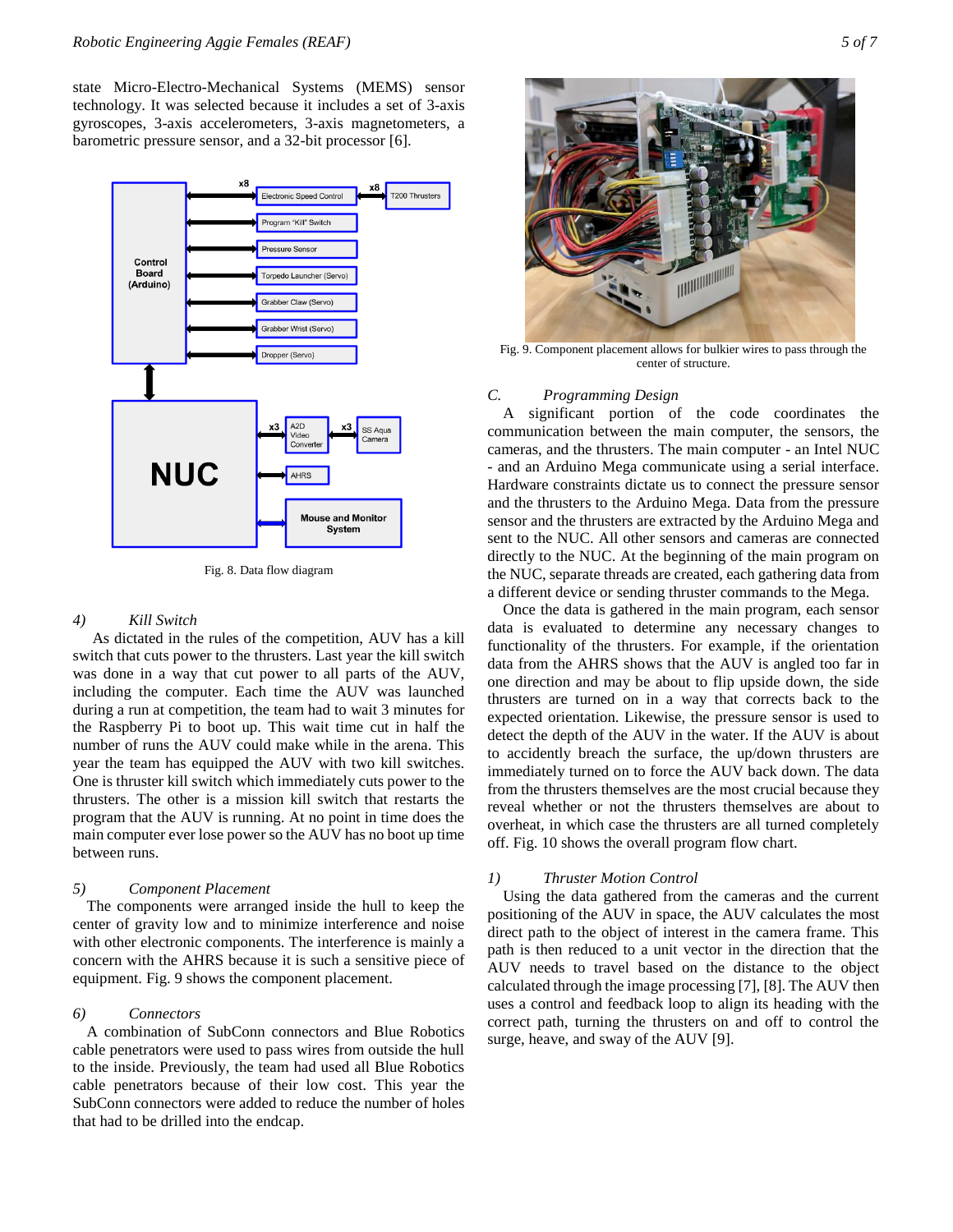

Fig. 10. The overall program logic dictates what should executed next in the program.

# *2) Image Processing*

# *i) Image Detection*

To complete obstacles, the AUV will need to detect images using computer vision. In order to do this, three approaches are being considered: background subtraction, template matching, and SURF/SIFT algorithms. Fig. 11 shows an object tracking scenario.

Background subtraction involves extracting an image's foreground for further processing, and is most useful when the background is static [10]. The background for the rear-facing camera features the bottom of the pool which remains fairly consistent throughout the shallow end of the pool. As such, this approach would be effective for the line-following task.

Template matching is a technique that identifies parts of an image that match with an existing template image. This method would be useful for following a line that branches off or curves, as well as identifying markers for the various obstacles throughout the pool. Eigenspaces can be implemented to account for different conditions such as perspective, illumination, and color contrast that will vary within the images [11].

Speeded Up Robust Features (SURF) and Scale-Invariant Feature Transform (SIFT) are based on the same principles, but execute each step differently. The algorithms involve detecting the image, providing a description of an image feature, and comparing the descriptors obtained from different images. Analysis has shown that SURF is three times faster than SIFT with comparable performance [12]. SURF and SIFT can handle images that blur or rotate, making them ideal for the front cameras that will experience motion blur as the robot traverses the pool.

#### *ii) Stereovision*

Stereovision is the process of creating 3D images from two or more digital images obtained from a series of cameras. We are using two front-facing cameras to obtain different views of the field and these images are compiled together to form a more accurate 3D representation of the field which helps us get more information about the depth of the plane. Stereovision is essential to estimate the location of objects [13].

## *iii) Kalman Filters*

The task of tracking moving objects in a dynamic background proves to be complex due to change in orientation of the object, partial and complete object occlusion, varying lighting conditions, camera motion and unwanted noise added to the camera feed. The objective of tracking an object for our



Fig. 11. Object color tracking allows the AUV to complete some of the basic tasks for competition.